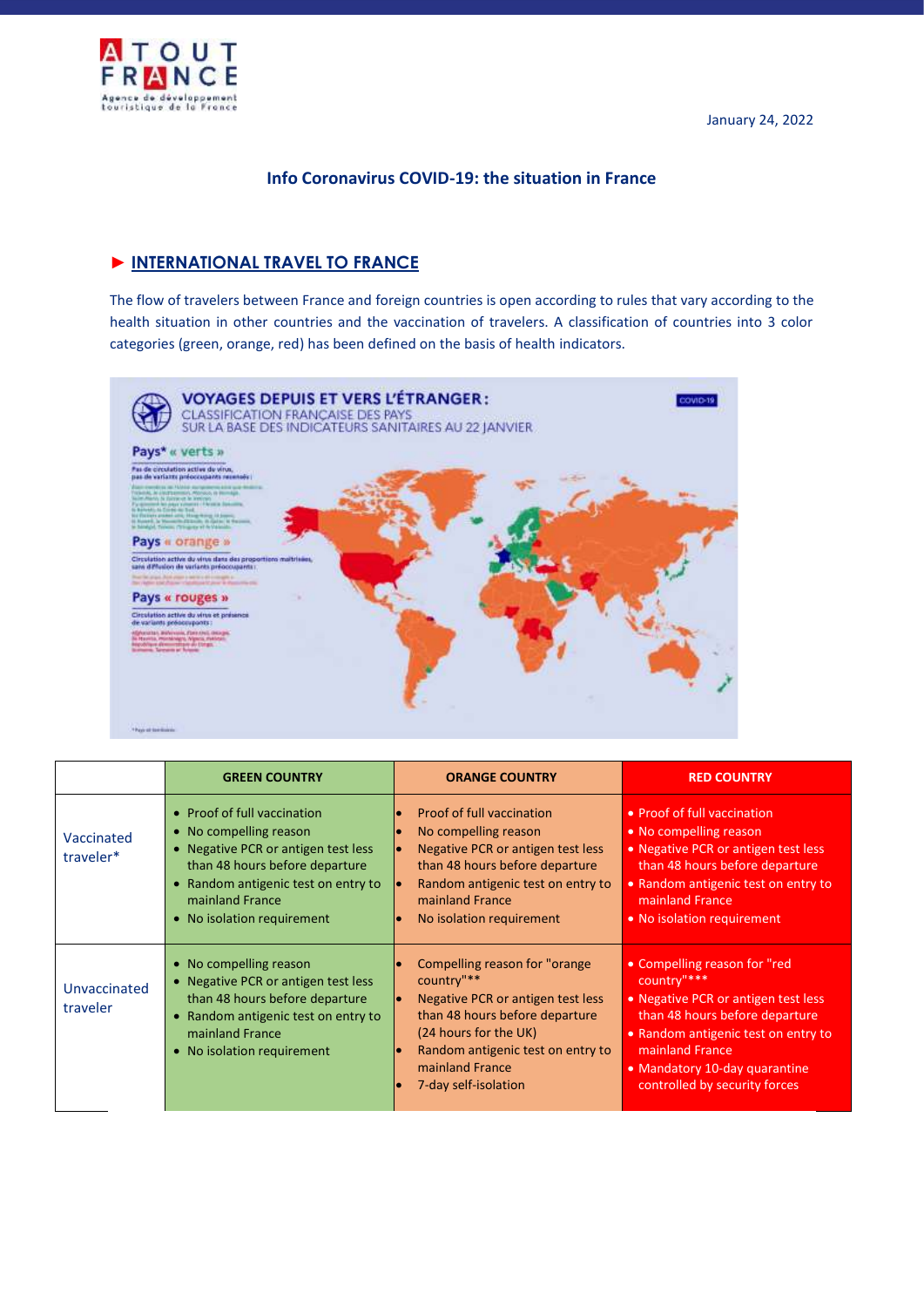

\***The vaccines accepted by France** are those recognised by the European Medicines Agency (EMA): Pfizer, Moderna, AstraZeneca/Vaxzevria/Covishield and Johnson & Johnson.

Proof of vaccination is only valid if it can be used to prove that a complete vaccination schedule has been completed, i.e:

- 7 days after the 2nd injection for double injection vaccines (Pfizer, Moderna, AstraZeneca) ;

- 4 weeks after the injection for vaccines with a single injection (Johnson & Johnson);

- 7 days after injection for vaccines in people with a history of Covid-19 (only 1 injection required).

**\*\*Orange countries**: including French nationals and their spouses, EU nationals or their spouses whose main residence is in France or who are joining their main residence in transit through France, travelers in transit for less than 24 hours in an international zone

**\*\*\* Red countries**: in particular French nationals and their spouses, EU nationals or their spouses who have their main residence in France or who are joining their main residence in transit through France, travelers in transit for less than 24 hours in an international zone

**The lists of countries are likely to be adapted according to the evolution of their epidemic situation. > FR : Consult the regularly updated list on th[e Government website](https://www.gouvernement.fr/info-coronavirus/deplacements)**

**> ENG : Consult the regularly updated list on the Ministe[re de l'Intérieur website](https://www.interieur.gouv.fr/Actualites/L-actu-du-Ministere/Certificate-of-international-travel)**

As of 4 December 2021, any person aged 12 and over entering French territory must **present a negative PCR or antigenic test less than 24 or 48 hours old depending on the country of origin**. The only exception is for people with a complete vaccination schedule who do not have to present a test when they arrive from a Member State of the European Union, Andorra, Iceland, Liechtenstein, Monaco, Norway, San Marino, the Holy See or Switzerland. These people have an EU digital COVID certificate accepted in France.

#### **Travel from the UK to France, as of Friday 14 January 2022:**

All travelers aged 12 years or over, whether vaccinated or not, must present a negative test (PCR or antigenic test) less than 24 hours old on boarding.

They may be subject to an antigenic test on arrival. In case of a positive result, the traveler will be placed in isolation for 10 days.

For non-vaccinated travelers, travel must be justified by a compelling reason valid for "red" countries. These travelers must register, before their departure, on the digital platfor[m éOS passager,](https://passager.serveureos.org/forms/) allowing them to enter the address of their stay in France. On arrival in France, they must observe a strict 10-day quarantine period at this location; this quarantine will be monitored by the police.

#### **Travel to and from French overseas territories and departments**

Specific measures have been taken for the overseas territories. > Consult these measures on the [Government website](https://www.gouvernement.fr/info-coronavirus/outre-mer)

#### **Travel to and from Corsica**

A specific system has been put in place for travel to Corsica.

> Consult these measures on the website o[f the Prefecture of Corsica](https://www.prefectures-regions.gouv.fr/corse/Documents-publications/Salle-de-presse/Communique-de-presse/Covid-19-dispositions-applicables-pour-les-deplacements-vers-et-a-partir-de-la-Corse#:~:text=A%20partir%20du%2010%20d%C3%A9cembre,version%20certificate%20from%20December%2010.2021)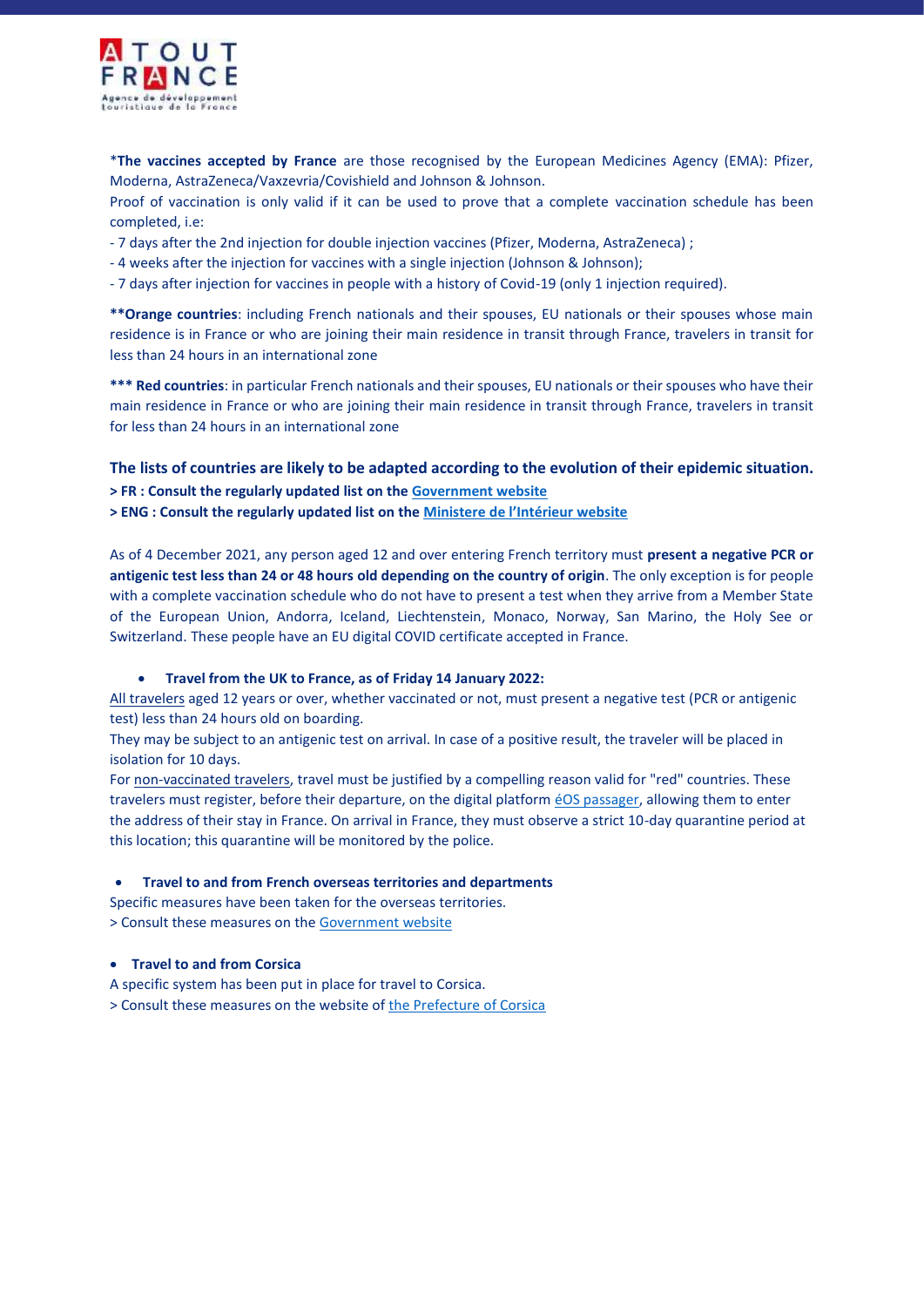

# ► **ACCESS TO ACTIVITIES AND TOURIST SITES**

## **1) The vaccination pass**

- As of 24 January, a **"vaccination pass"** is now required for people aged 16 and over in almost all places where the Health Activity Pass (Pass Sanitaire) was previously necessary: the "vaccination pass" consists of the presentation of one of the following proofs:
	- o A certificate of vaccination:
		- 2 doses, 1 dose of the Johnson & Johnson/Janssen vaccine
		- If 2<sup>nd</sup> dose is more than seven (7) months old a booster is required. Please note that beginning February  $15^{th}$ , the time period will change from seven (7) months to four (4) months.
	- o A certificate of recovery more than 11 days after the positive test and less than 6 months
	- o A certificate of contraindication to vaccination
- The places where the "vaccination pass" is required are the following:
	- o Access to bars and restaurants,
	- o Leisure activities (cinemas, museums, theatres, sports and entertainment venues, ski lifts in ski resorts, etc.),
	- o Trade fairs and exhibitions,
	- $\circ$  Large shopping centers by decision of the prefects
	- o Inter-regional transport (planes, trains, buses)

Thus, for people over 16 years of age, only vaccinated people will be able to access these places, events and services. A negative Covid-19 test (PCR or antigenic) is no longer sufficient.

### **Exceptions**

- The "vaccination pass" does not apply to adolescents between 12 and 15 years of age. However, they are required to have a "health pass" to access the places mentioned above (bars and restaurants, leisure activities, large shopping centers, inter-regional transport).
- The "health pass" is still accepted for access to hospitals, clinics, EHPAD and retirement homes, except in emergencies.
- The "health pass" may also be maintained for a limited period in certain territories by decision of the prefects.
- For access to inter-regional transport, travelers who do not have a "vaccination pass" will be able to present a negative test in the event of a compelling family or health reason.

# **2) "Vaccine Pass" Eligibility**

- In order **to obtain a vaccination pass**, any person aged 18 years and one month and over must present: o Proof of a complete vaccination schedule: 2 doses of vaccine + a booster within 7 months of the 2nd injection (see above, recognised vaccines), o or proof of recovery from Covid-19 infection of at least 11 days and less than 6 months.
- In order **to obtain a "vaccine pass"**, anyone between the ages of 12 and 17 inclusive must present proof of 2 injections of mRNA vaccines, except in the following 2 cases
	- o The person has already contracted Covid-19 and can therefore receive a single dose of vaccine,
	- o The person has contracted Covid-19 at least 15 days after receiving the first injection and can therefore do without the second dose of vaccine
- Children under 12 years and 2 months of age are not subject to the health pass requirement.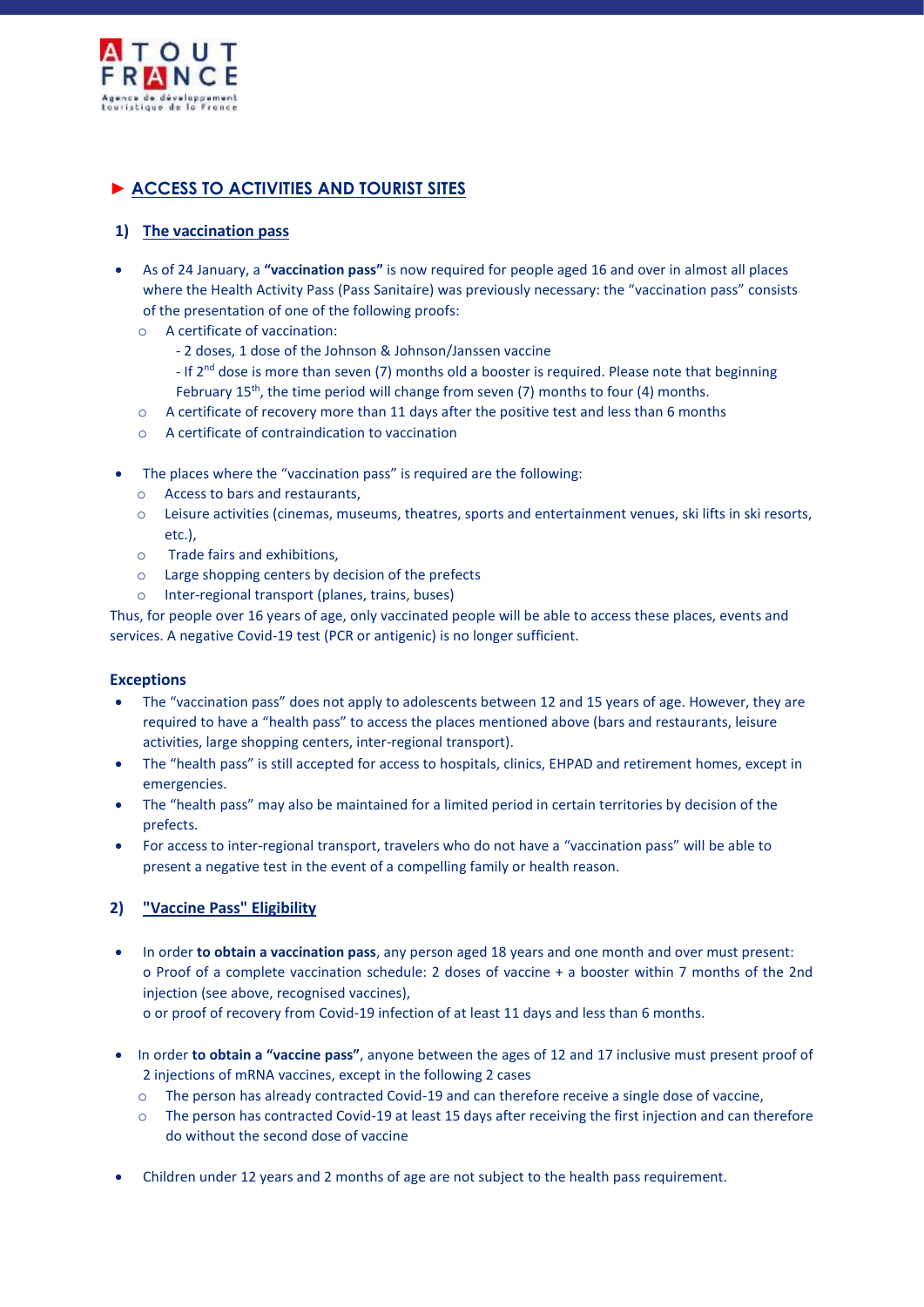

 On 15 February 2022, the **validity of the certificate of vaccination without a booster dose will be extended to 4 months**. The booster dose will therefore have to be given within 4 months, and no longer 7 months, after the 2nd dose.

A derogation allowing the use of a negative test certificate less than 24 hours old within the framework of the vaccination pass will be possible until 15 February for people who have received their first dose of vaccine by then, while waiting for their 2nd dose.

- These specific rules for obtaining the French vaccination pass are not applicable for entry into French territory.
- In order **to obtain a "health pass"**, anyone aged 12 years and two months or more must present one of the following three health proofs
	- o Vaccination, provided that the person has a complete vaccination schedule and the necessary time after the final injection.
	- o A negative RT-PCR or antigen test less than 24 hours old.
	- o A positive RT-PCR or antigenic test result demonstrating recovery of Covid-19 that is at least 11 days old and less than 6 months old.

#### **Summary by date:**

| <b>People involved</b>                                                      | From 24 January 2022                                                                                                                                                  | From 15 February 2022                                                                                                                                                 |
|-----------------------------------------------------------------------------|-----------------------------------------------------------------------------------------------------------------------------------------------------------------------|-----------------------------------------------------------------------------------------------------------------------------------------------------------------------|
| under 12 years<br>of age                                                    | Ø                                                                                                                                                                     | Ø                                                                                                                                                                     |
| adolescents from<br>$12 + 2$ months to<br>15 years included<br>old included | Health pass remains in place:<br><b>Full immunisation schedule</b><br>or Negative test (Antigenic accepted)<br>or Certificate of recovery<br>$(+ 11$ days - 6 months) | Health pass remains in place:<br><b>Full immunisation schedule</b><br>or Negative test (Antigenic accepted)<br>or Certificate of recovery<br>$(+ 11$ days - 6 months) |
| Adolescents from<br>16 to 17 years old<br>included                          | <b>Vaccination pass:</b><br>Full vaccination schedule (2 doses) without mandatory<br>booster dose<br>or Certificate of recovery (+ 11 days - 6 months)                | <b>Vaccination pass:</b><br>Full vaccination schedule (2 doses) without mandatory<br>booster dose<br>or Certificate of recovery (+ 11 days - 6 months)                |
| from 18 years $+1$<br>month old                                             | <b>Vaccination pass:</b><br>Full vaccination schedule less than 7 months old<br>or Certificate of recovery (+ 11 days - 6 months)                                     | <b>Vaccination pass:</b><br>Full vaccination schedule less than 4 months old<br>or Certificate of recovery (+ 11 days - 6 months)                                     |

### **3) Precautionary measures and barrier actions**

- Since 3 January 2022:
	- o The capacity limits have been reinstated for large events: 2,000 people indoors and 5,000 people outdoors.
	- o Standing-room only concerts are prohibited.
	- o In cafés and bars, standing consumption is prohibited.
	- o Discotheques are still closed to the public.
- Masks must be worn
	- o indoors in all establishments open to the public
	- o in certain city centers
	- o in all group situations (queues, markets, etc.).
	- o on public transport, in taxis and VTCs.
- Gatherings, meetings or activities on the public highway involving more than 10 people at the same time remain prohibited.